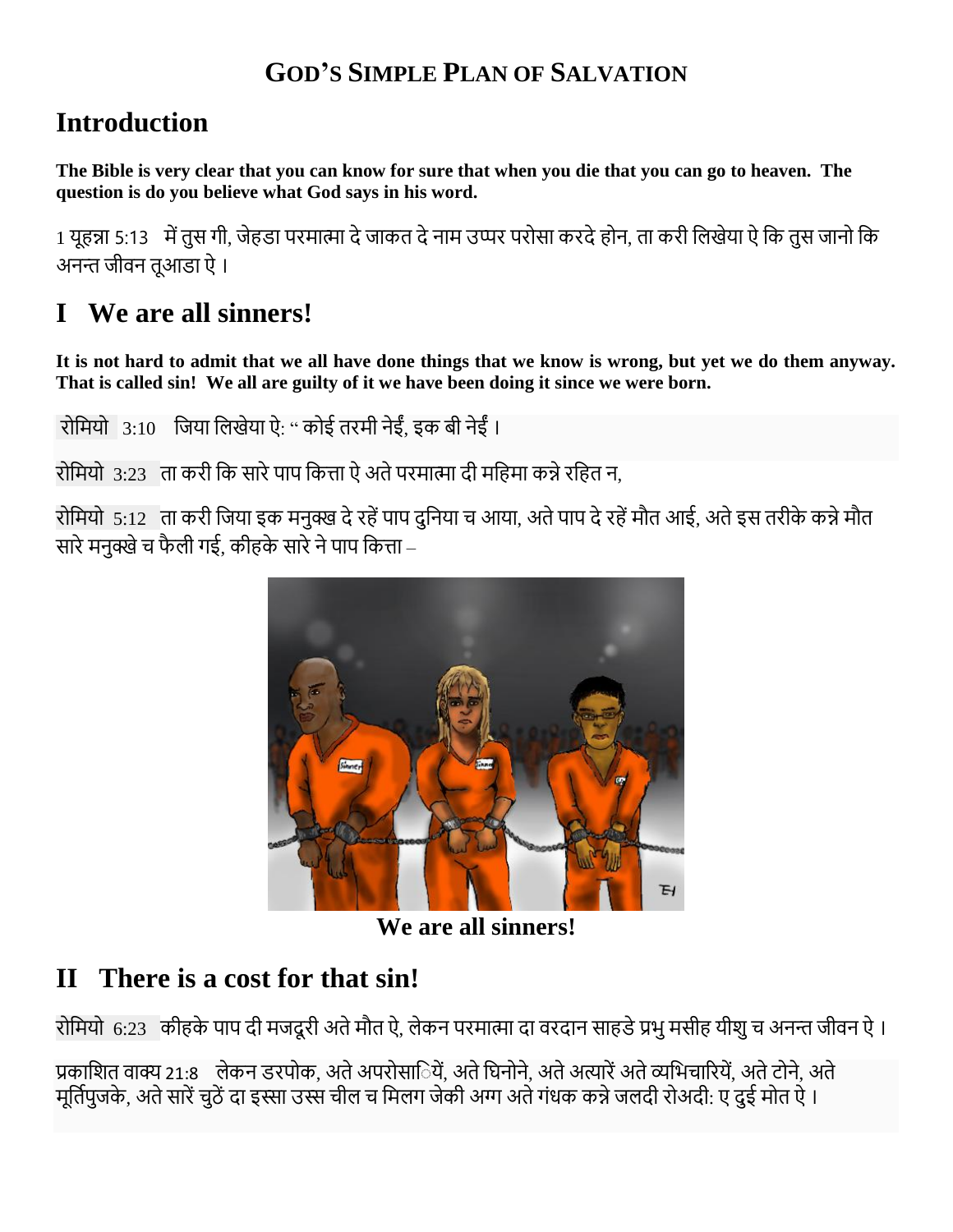प्रकाशित वाक्य 20:11-15 पी आऊ इक बड्डा सफेद संहासन अते उसे, जेहडा उस्स उप्पर बैठे दा ऐ, दिखया; ओहदे समुक थमा तरती अते अंबर नस्सी गे, अते उंदे अस अते जगह नेई मिली ।

12 पी आऊ निक्के बड्डे सारें गी संहासन दे समुक खडोअते दे दिखया, अते कताबां खोलीयां गइयां; अते फिर इक अते कताब खोली गयी, मतलब जीवन दी कताब: अते जिय्यां उन कताबें च लिखे दा हा, उय्यां गे उंदे कम्में दे लेखा मरें दा न्याय लकत्ता गया ।

13 समुंद्र ने उन मरें गी जेके उस्स च हे देई दित्ता, अते मोत अते नरक अग्गी दी चील च पाई दितअते गे । ए अग्गी दी चील दुई मोत ऐ;

14 मोत अते नरक अग्ग दी चील च सुटे गे । ए अग्ग दी चील दुई मोत ऐ;

15 अते जेस कूसे दा नां जीवन दी कताब बिच लिखे दा नेई मिलया, ओह आगी दी चील च पाई दिअते गया ।

## **III Christ died for our sins.**

रोमियो 5:6 कीहके जदू असे कमजोर हे, अते मसीह ठीक बक्त उप्पर भक्ति हीनें दे लेई मरेया

रोमियो 5:8) लेकन परमात्मा साहडे उप्पर अपने लाड दी पलाई इस तरीके कन्ने करदा ऐ कि जदू असे पापी गे हे ते मसीह साहडे लेई मरेया

रोमियो 14:9 कीहके मसीह इस्से लेई मरेया अते जी बी उठेया कि ओह मुरे दे अते जिदे दौने दा प्रभु होए ।

रोमियो 6:23 कीहके पाप दी मजदूरी अते मौत ऐ, लेकन परमात्मा दा वरदान साहडे प्रभु मसीह यीशु च अनन्त जीवन ऐ ।



**Christ died for sinners!**

## **IV Salvation is a free gift, not by good works. You must take God's word for it, and trust Jesus alone!**

Salvation is trusting and receiving Jesus Christ as your Savior. It's trusting in the fact that Jesus Christ died on the cross of Calvary to pay for your sins! It's realizing there is absolutely nothing whatsoever you can do to save yourself and *completely* trusting in Jesus Christ to save you! It's not any church that saves. It's not any baptism, not good works, not sacraments, not repenting, not praying through, not living a good life — IT'S NOT ANYTHING YOU CAN DO!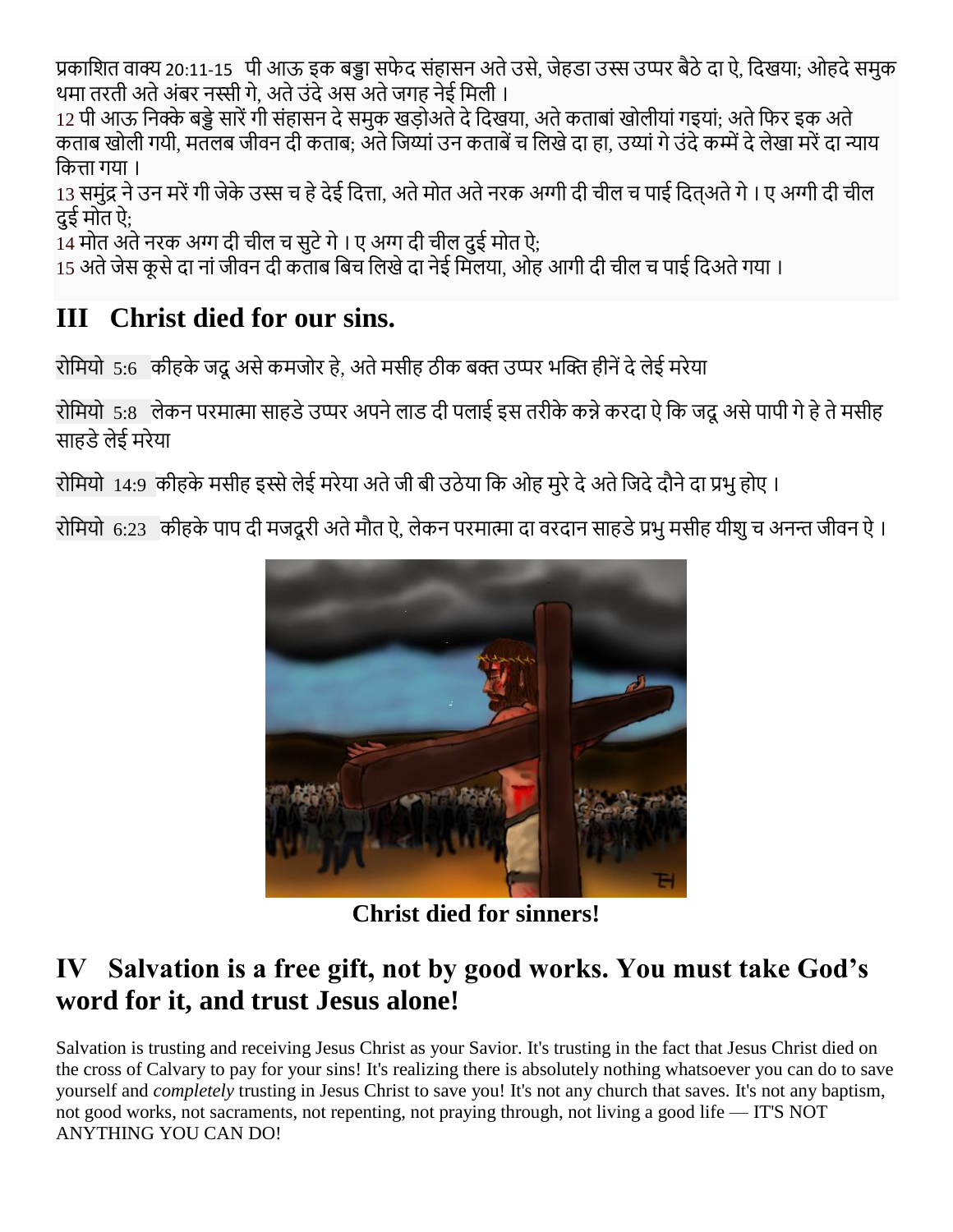Acts 4:12 कूसे दूए दे रहें उद्धार नेईयैं; कीहके सुर्ग दे थले मनुक्खे च होर कोई दुआ नां नेई दिता गया, जिस दे रहें अस उद्धार पाई सकचे।"

इलफलसयों 2:8-9 कीहके परोसा देरहेंक्रपा कन्नेगैथुआढेउद्धार ओया ऐ; अतेथआडेथमा नेई, बरना परमात्मा दा दान ऐ, अते ना कर्में दे कारन, ऐसा नेई होए के कोई घमंड करै ।

तीतुस 3:5 अते उस्स ने साहडा उद्धार कित्ता; अते ए तर्म दे कम्में दे लेखा नेई, जेके असैं अप्पूं कीअते, लेकन अपनी दया दे लेखा नमें जन्म दे स्नान अते पवित्र आत,आत्मा दे असें नमां बनाने दे रहें ओया ।



## **V We must put our faith and trust in Christ in order to be saved.**

रोमियो 4:24 लेकन साहडे लेई बी जिन्दे लेई परोसा तार्मिकता गिनेया जाग, अते साहडे लेई जो उस दे उप्पर परोसा करदे नए जिस ने साहडे प्रभु यीशु गी मरे होए बिचा जिलाया ।

रोमियो 10:9-10,13 कि जेकर तू अपने मुहँ च यीशु गी प्रभु जानिये अंगीकार करगा, अते अपने मन च परोसा करे कि परमात्मा ने उसे मुर्दे च जीदा किता, अते तू जरुर उध्दार पागा । कीहके तार्मिकता दे लेई मन कन्ने परोसा कित्ता जान्दा ऐ, अते उध्दार दे लेई मुहँ बिचा अंगीकार कित्ता जान्दा ऐ । कीहके, " जेहडा कोई प्रभु दा नाम लेग, ओह उध्दार पाग । "